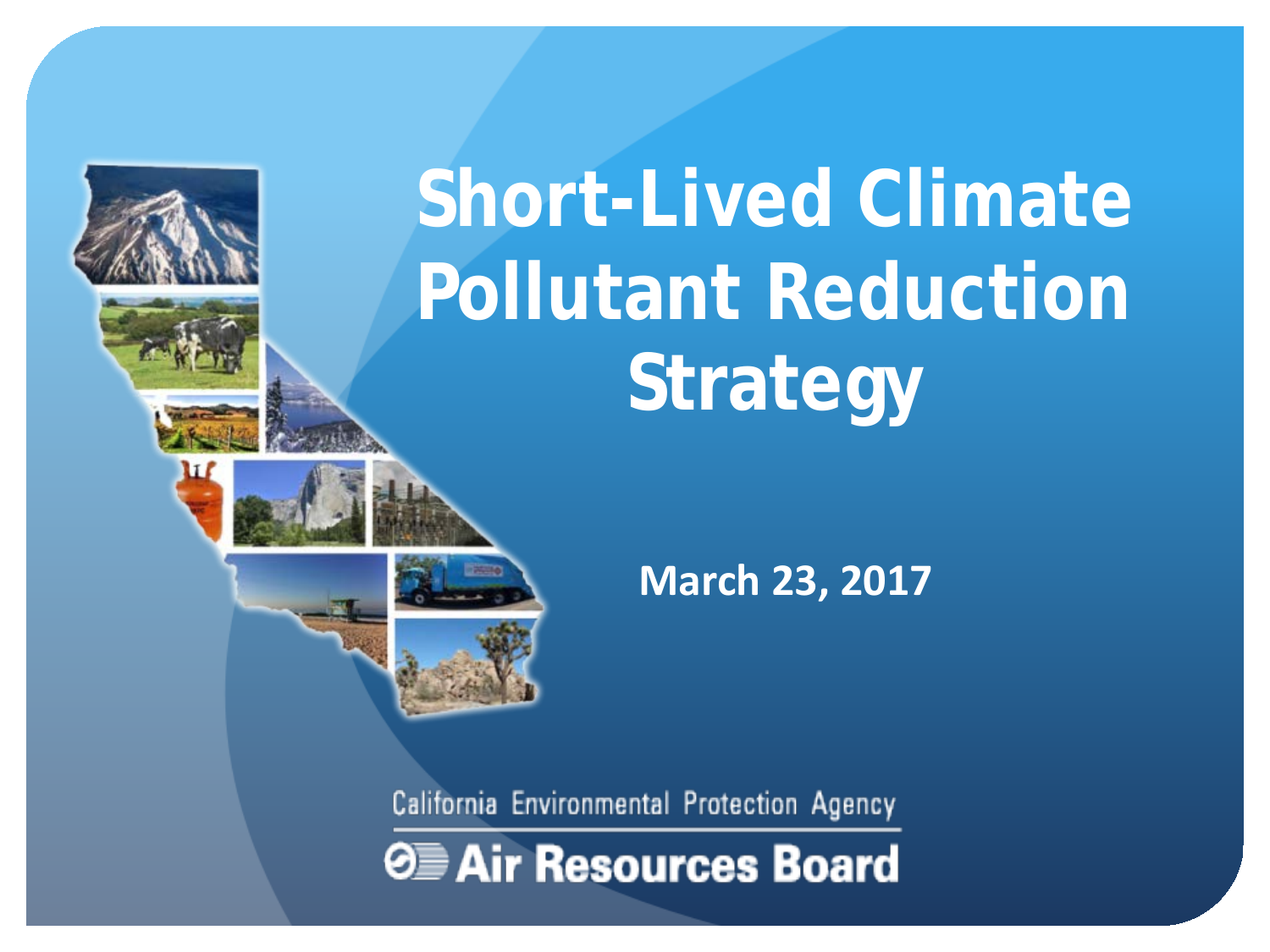#### **Overview**

- Purpose of SLCP Strategy
- **Development Process**
- SB 1383 Requirements
- **•** Environmental Analysis
- Recommended Board Action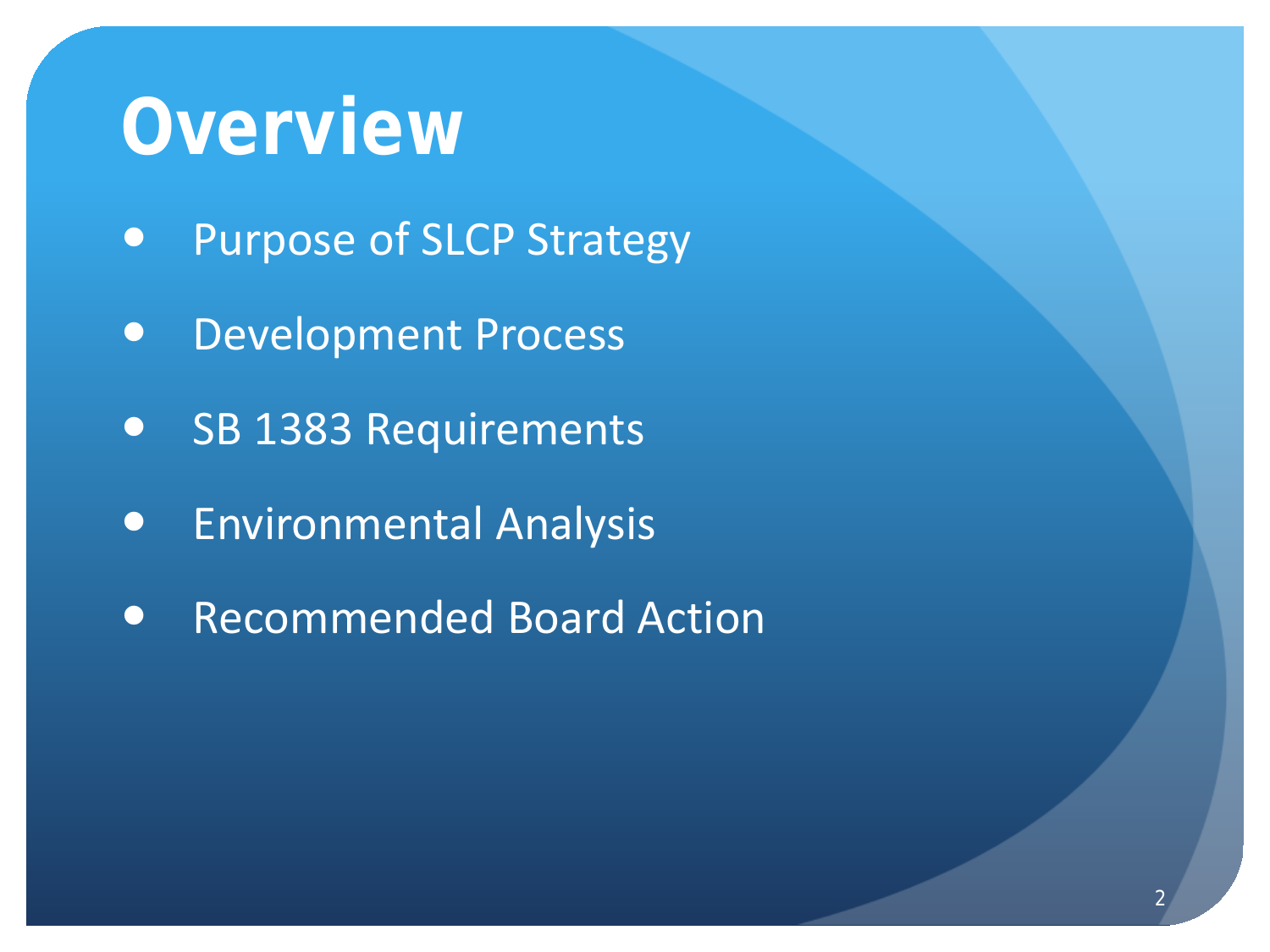#### **Purpose of SLCP Strategy**

- Includes methane, fluorocarbons (including hydrofluorocarbons or HFCs), and black carbon
- Lifetimes of days to a few decades
- Tens to thousands of times greater global warming potential than carbon dioxide
- Reductions can provide immediate climate change and public health benefits
- SB 605 (Lara, 2014) directed development of SLCP Strategy to reduce emissions
- SB 1383 (Lara, 2016) directed approval and implementation of SLCP reduction measures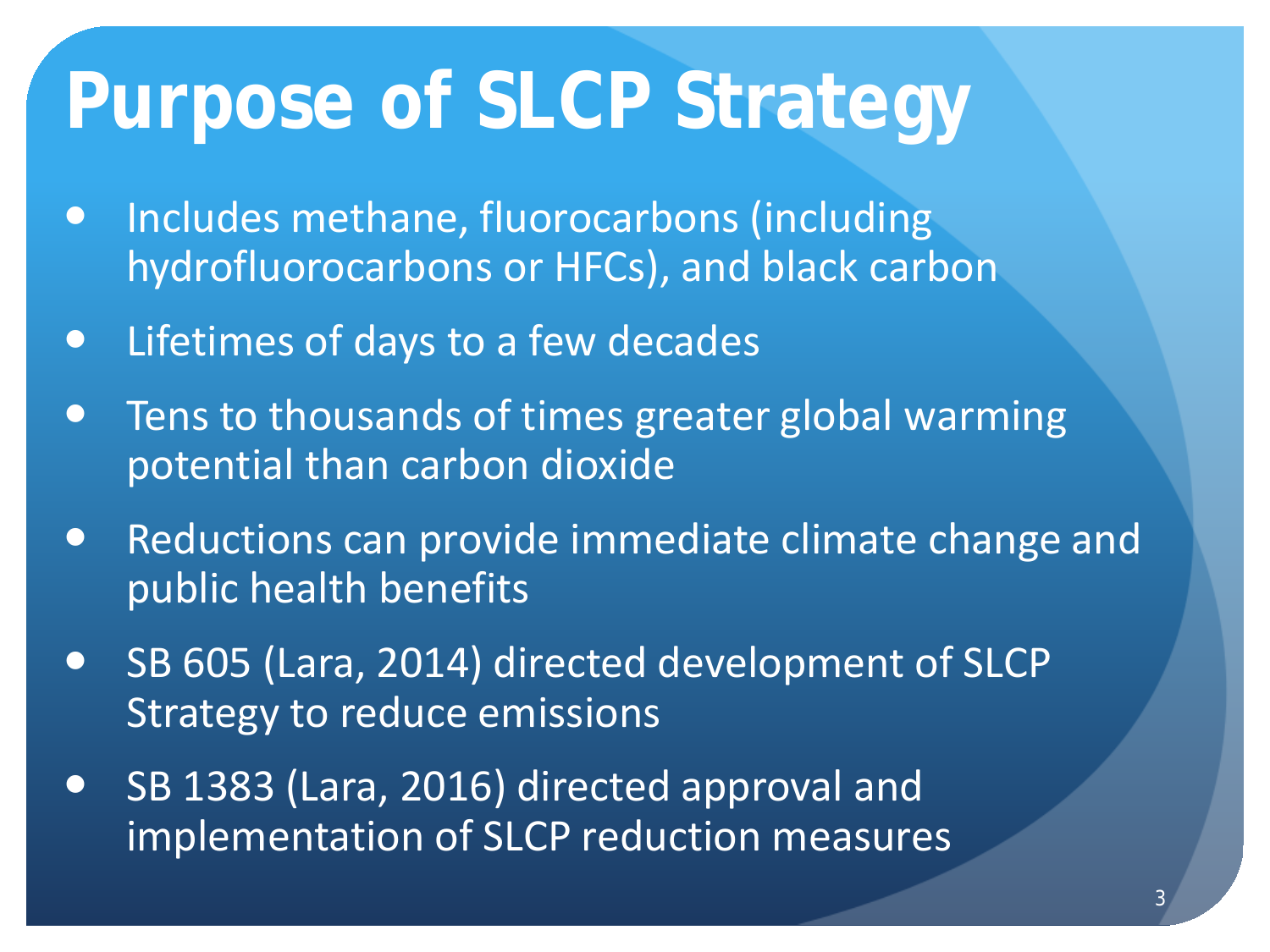# **Process for Developing SLCP Strategy**

- **•** Extensive public engagement
- Consultation with the EJAC
	- $\triangleright$  SLCP Strategy to be incorporated into 2017 Scoping Plan Update
	- $\triangleright$  EJAC provided Scoping Plan recommendations
	- 8 recommendations related to SLCP Strategy
- 3 draft proposals released
- 10 public workshops
- **Final proposed SLCP Strategy released March 2017**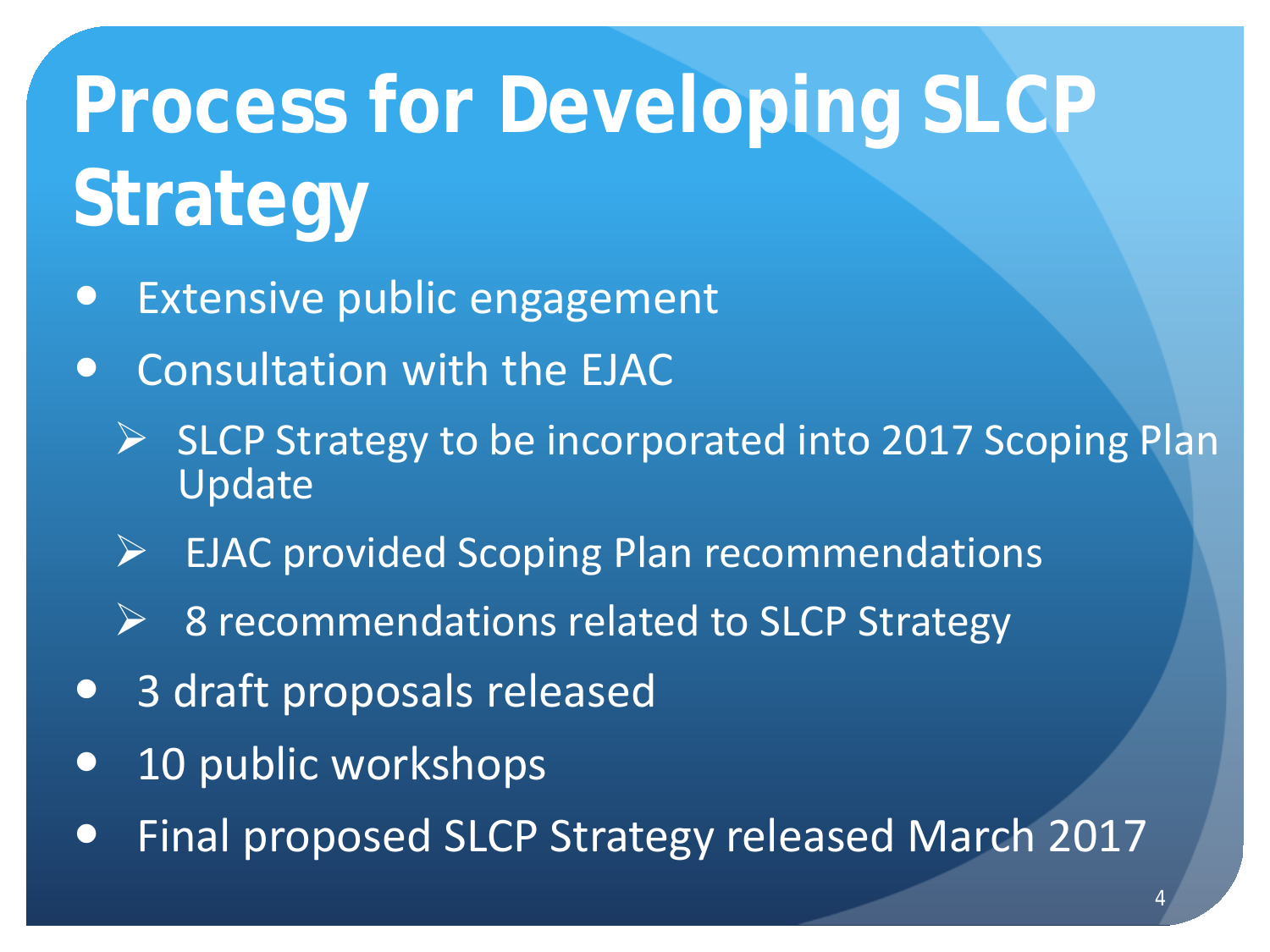#### **SB 1383 Requirements**

- Begin implementation by January 1, 2018
- Codifies 2030 SLCP emission reduction targets
- Black carbon target for anthropogenic sources
- Specific direction on methane reductions from:
	- Dairy and livestock
	- $\triangleright$  Landfills (organics diversion)
- Develop State policies for production and use of renewable gas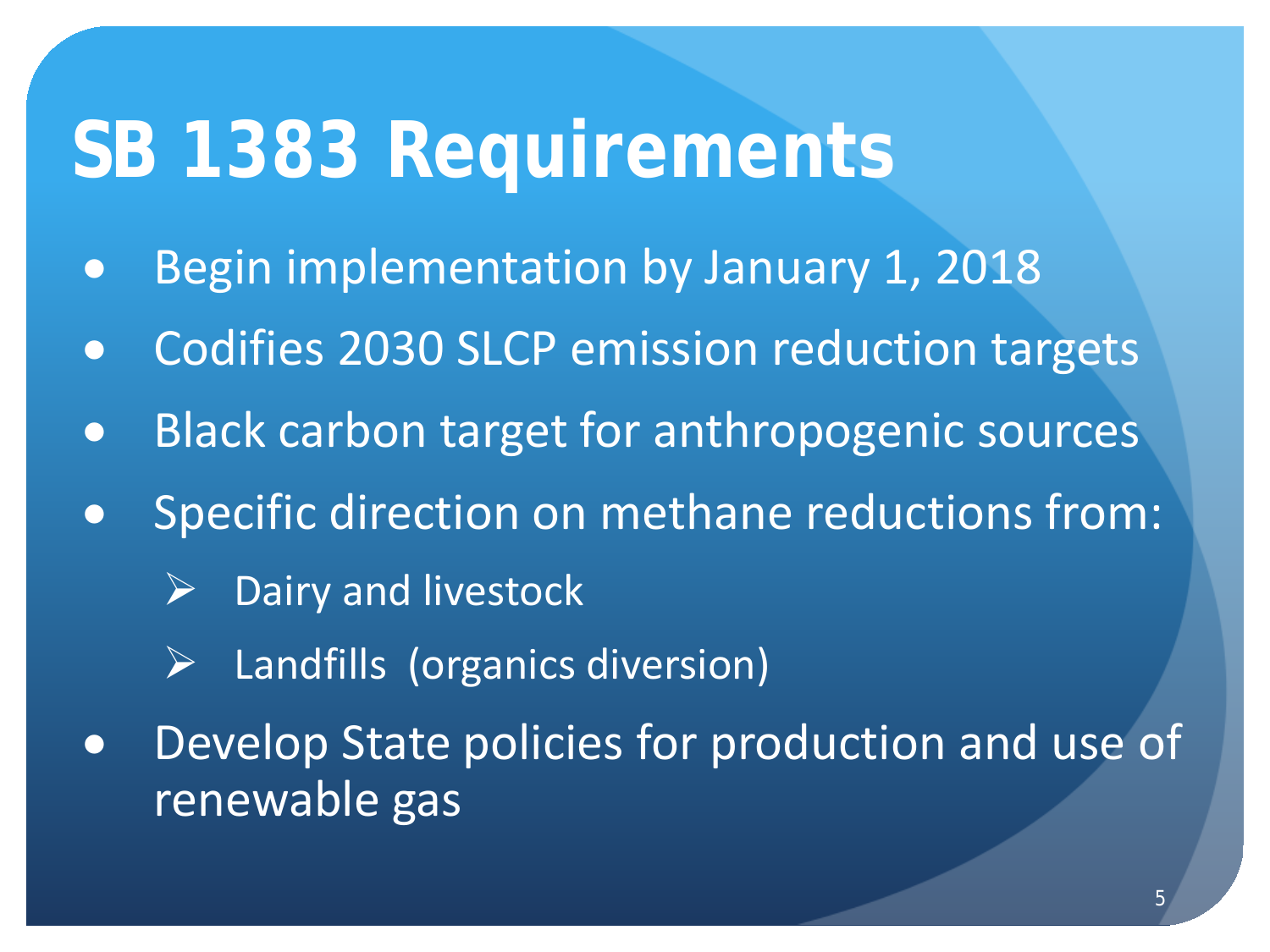### **SB 1383 SLCP Emission Reduction Targets**

|                                        | Inventory<br>(2013) | Forecast<br>(2030) | <b>Targets</b><br>(2030) | Percent<br><b>Reduction</b><br>from 2013<br><b>Levels</b> |
|----------------------------------------|---------------------|--------------------|--------------------------|-----------------------------------------------------------|
| Methane                                | 118                 | 117                | 71                       | 40%                                                       |
| <b>HFCs</b>                            | 40                  | 65                 | 24                       | 40%                                                       |
| <b>Black Carbon</b><br>(Anthropogenic) | 38                  | 26                 | 19                       | 50%                                                       |

*Emission Levels in MMTCO<sub>2</sub>e (using 20-year GWPs)*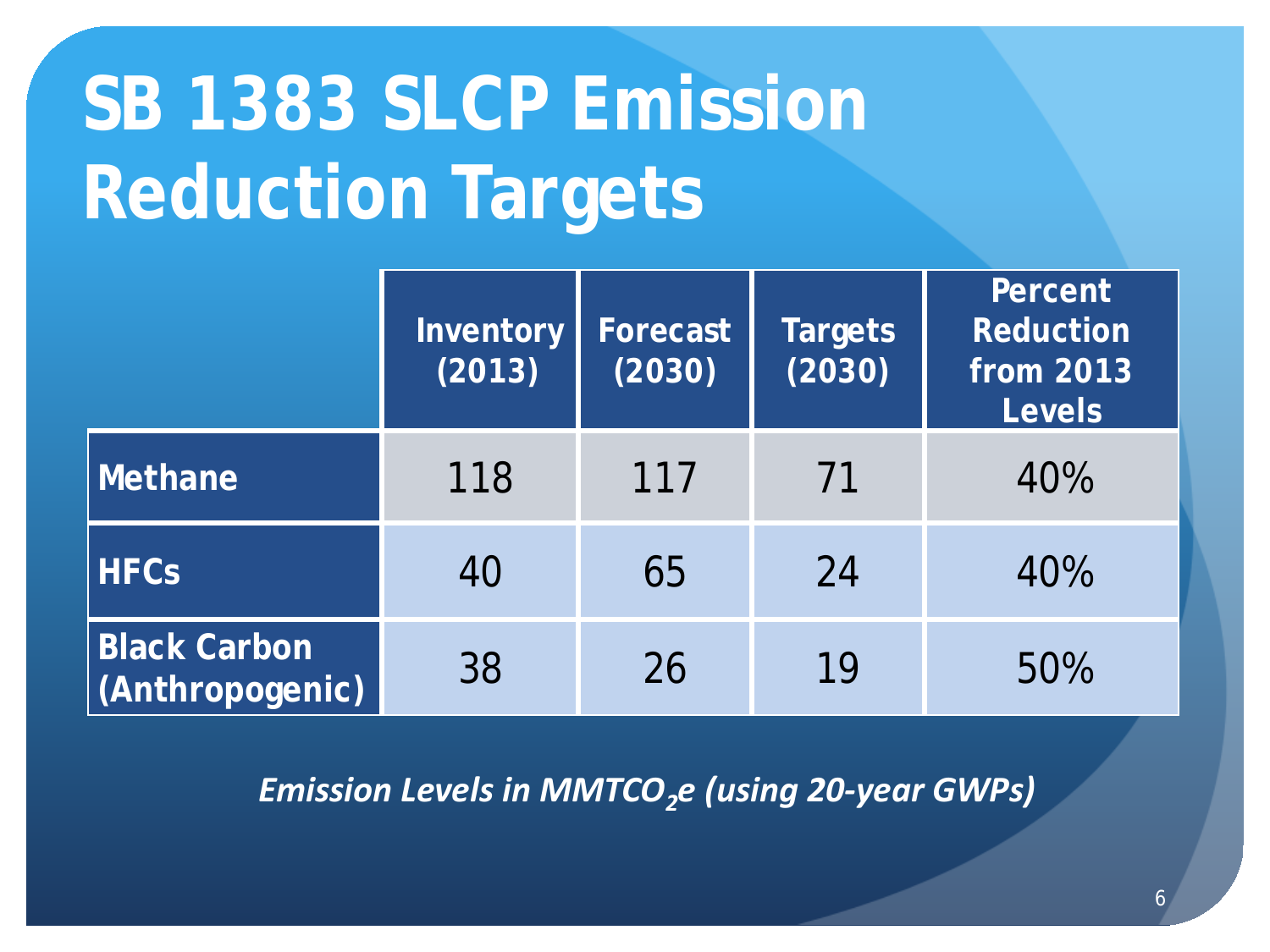#### **Methane Emissions**

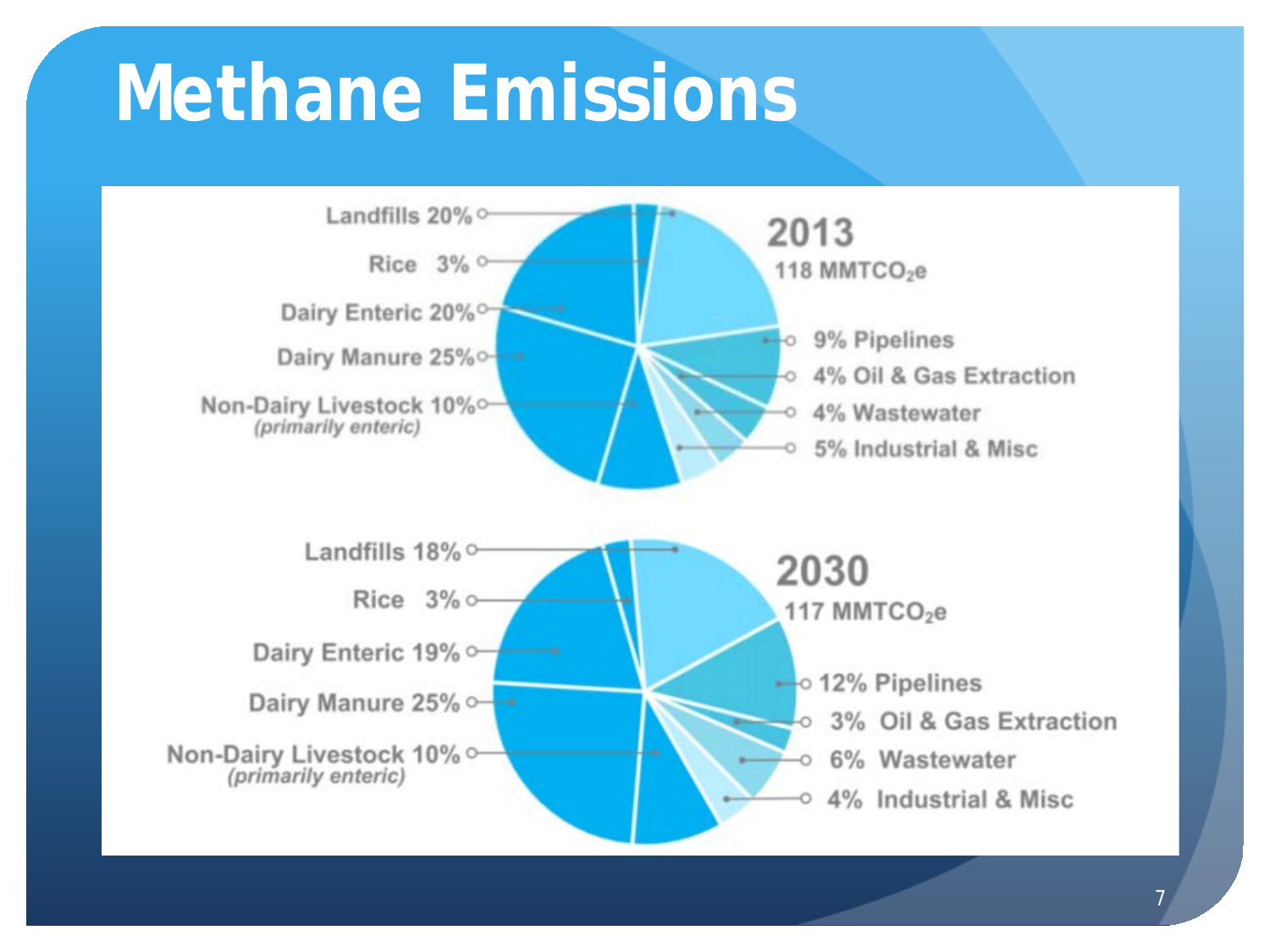#### **HFC Emissions**

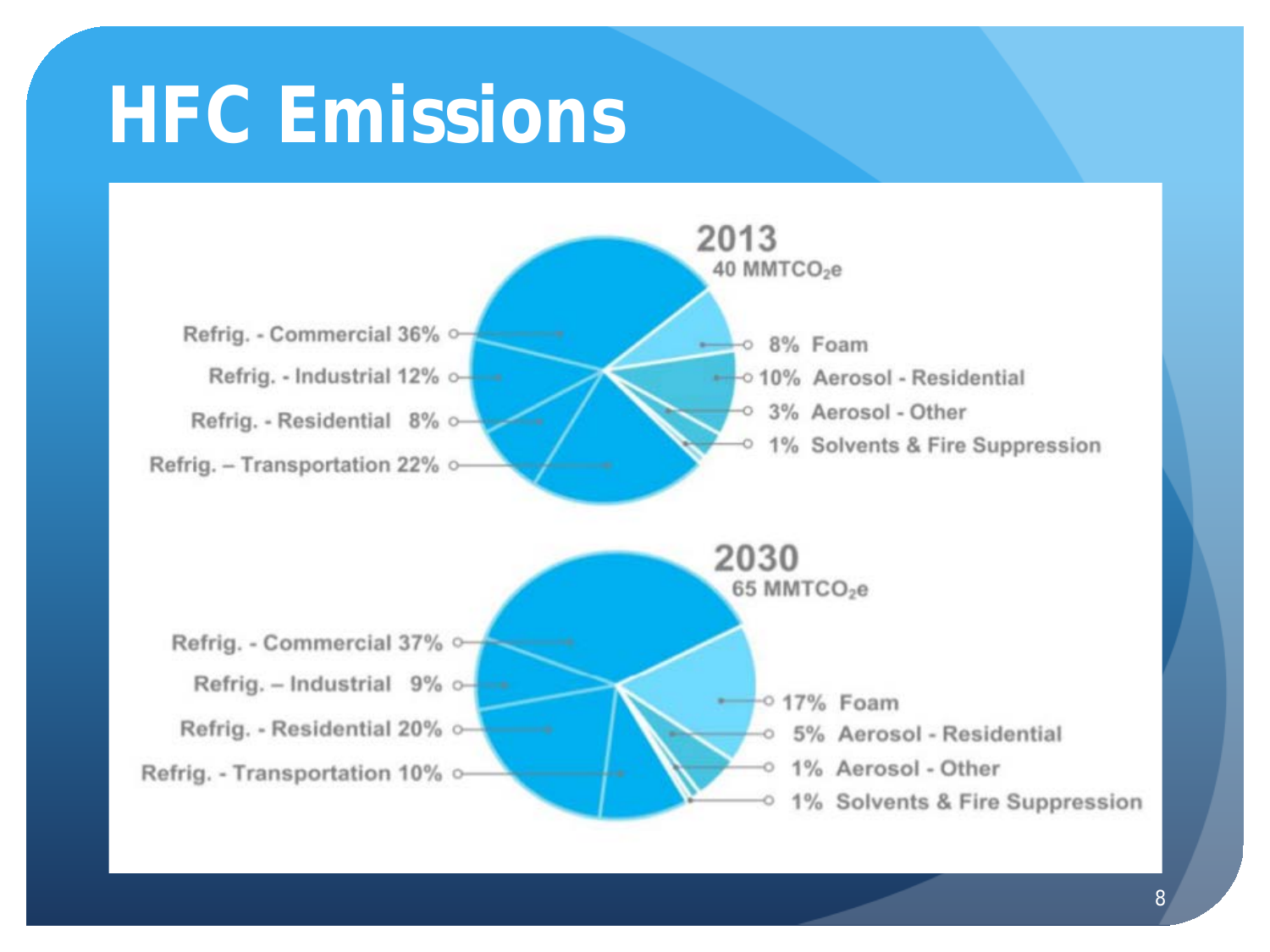### **Anthropogenic Black Carbon Emissions**

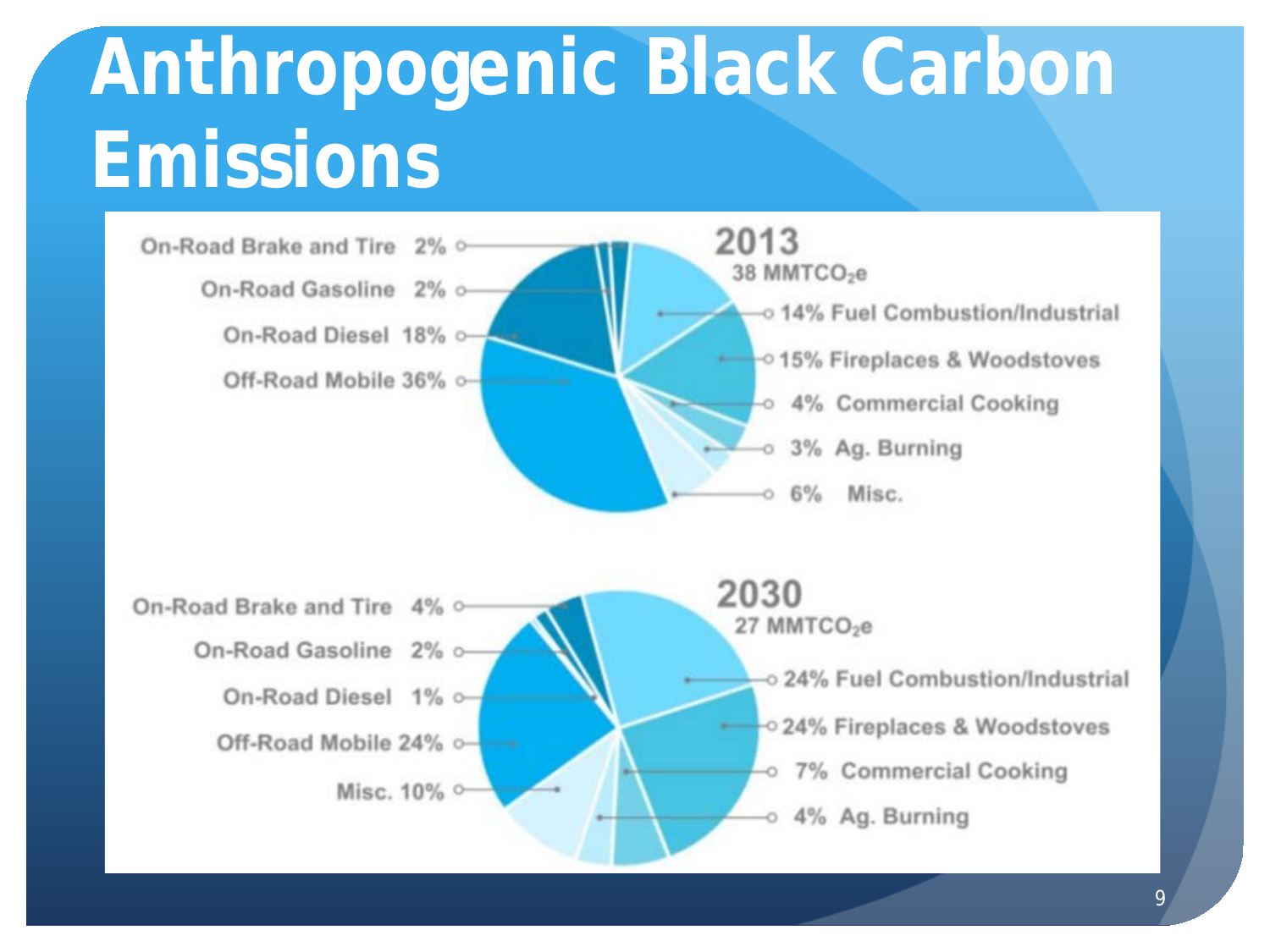# **Methane Emission Reductions —Manure Management**

- In consultation with CDFA, ARB to:
	- $\triangleright$  Develop a manure management strategy



- $\triangleright$  Form dairy and livestock workgroup to address barriers to manure methane reduction projects
	- Kickoff on May 23, 2017
	- **Will include technical working groups to** evaluate specific topics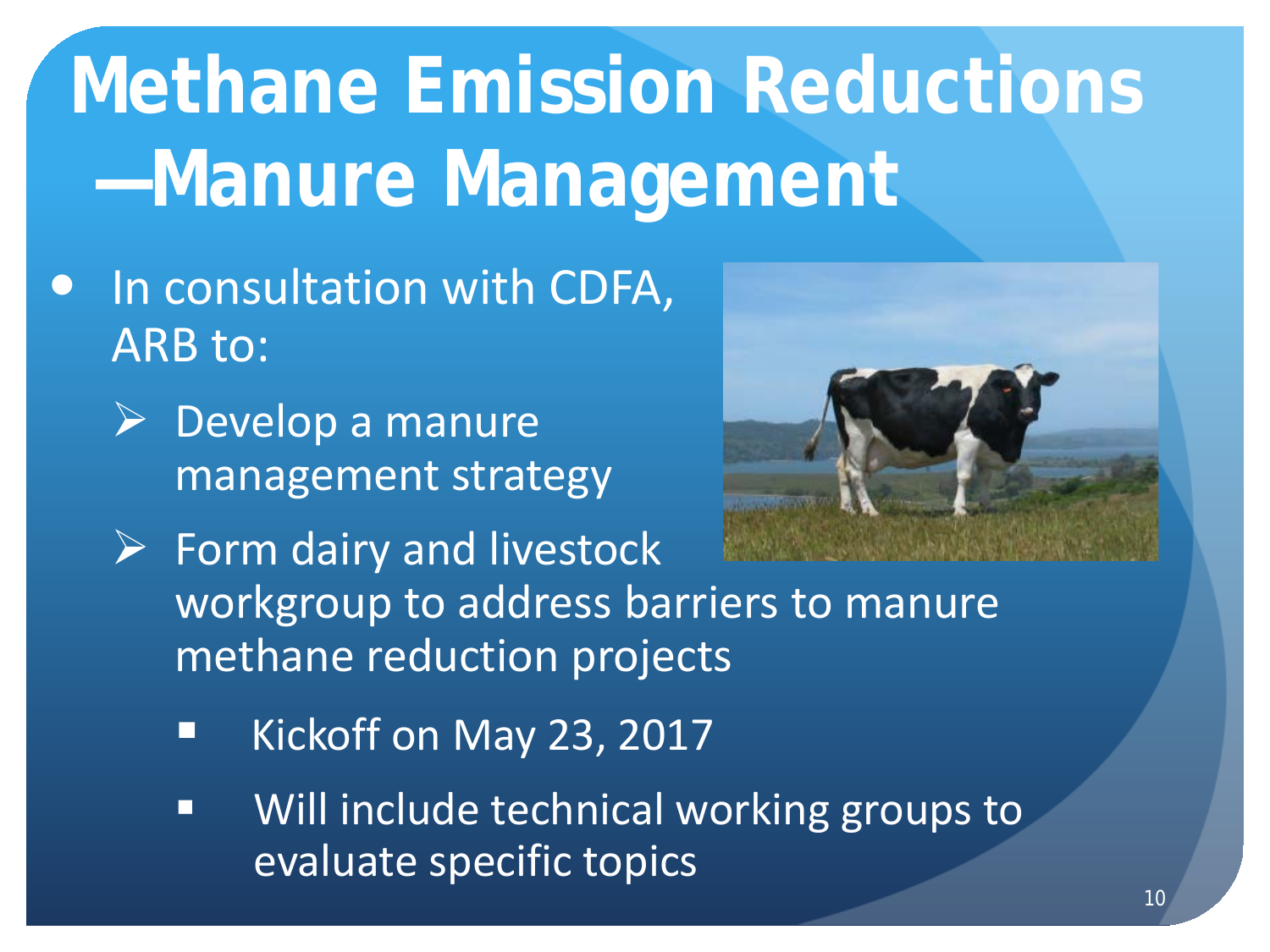# **Methane Emission Reductions —Manure Management (cont.)**

- CPUC develop guidelines for min. 5 dairy biomethane pipeline injection projects
- CEC develop recommendations for development and use of renewable gas in 2017 Integrated Energy Policy Report (IEPR)
- ARB improve predictability of revenue streams for renewable gas:
	- $\triangleright$  Establish pilot financial mechanism
	- $\triangleright$  Provide guidance on regulatory impact on credit revenues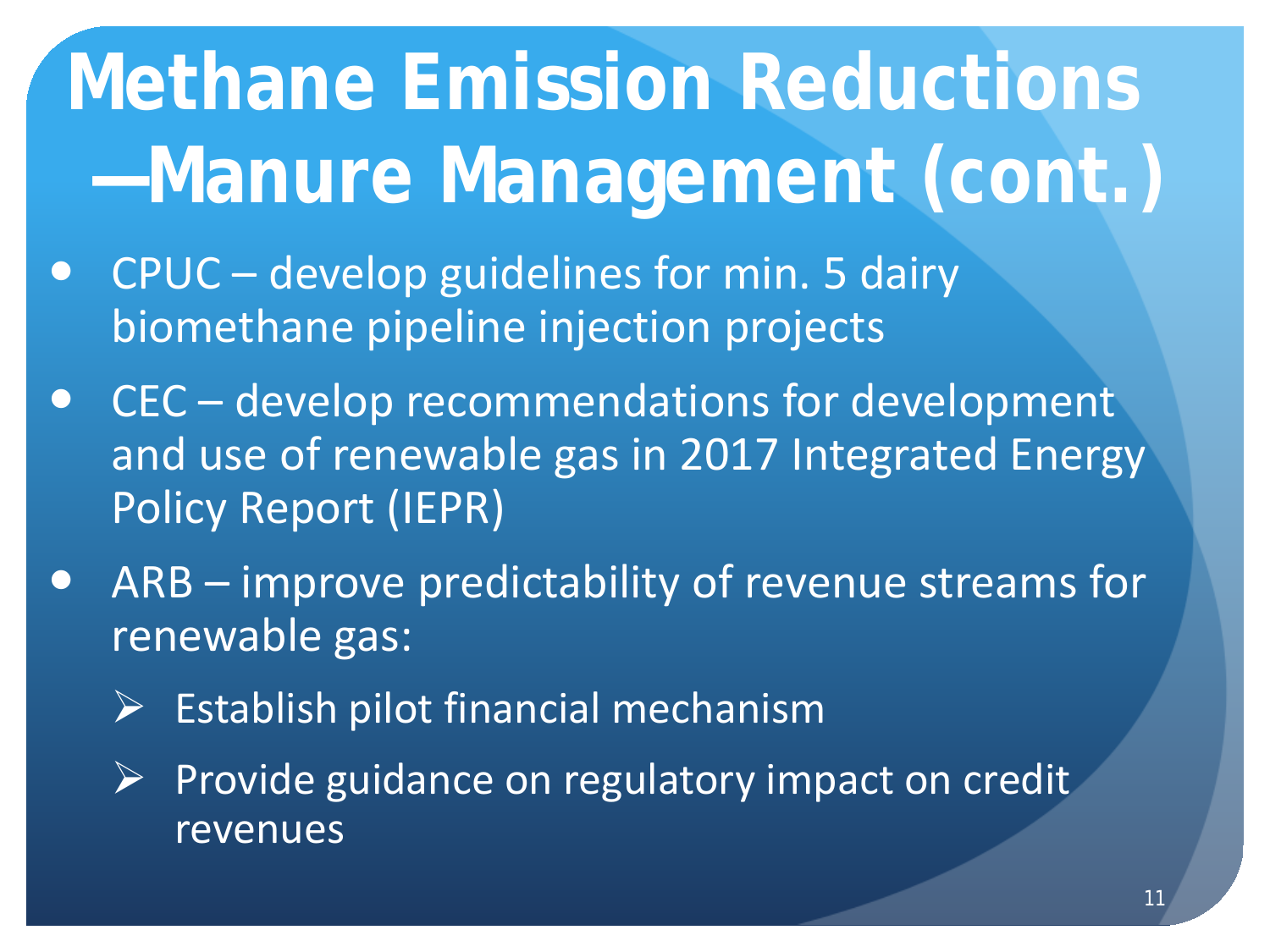# **Methane Emission Reductions —Manure Management (cont.)**

- Report on progress by July 1, 2020
- Implement methane reduction regulations January 1, 2024
- **•** Regulatory considerations:
	- Technological/economic feasibility, cost-effectiveness
	- $\triangleright$  Potential to minimize / mitigate leakage
	- Evaluation of incentive based programs
	- Avoidance of impacts to DACs
- CDFA to administer \$50M C&T proceeds this year to reduce manure methane from dairy and livestock sector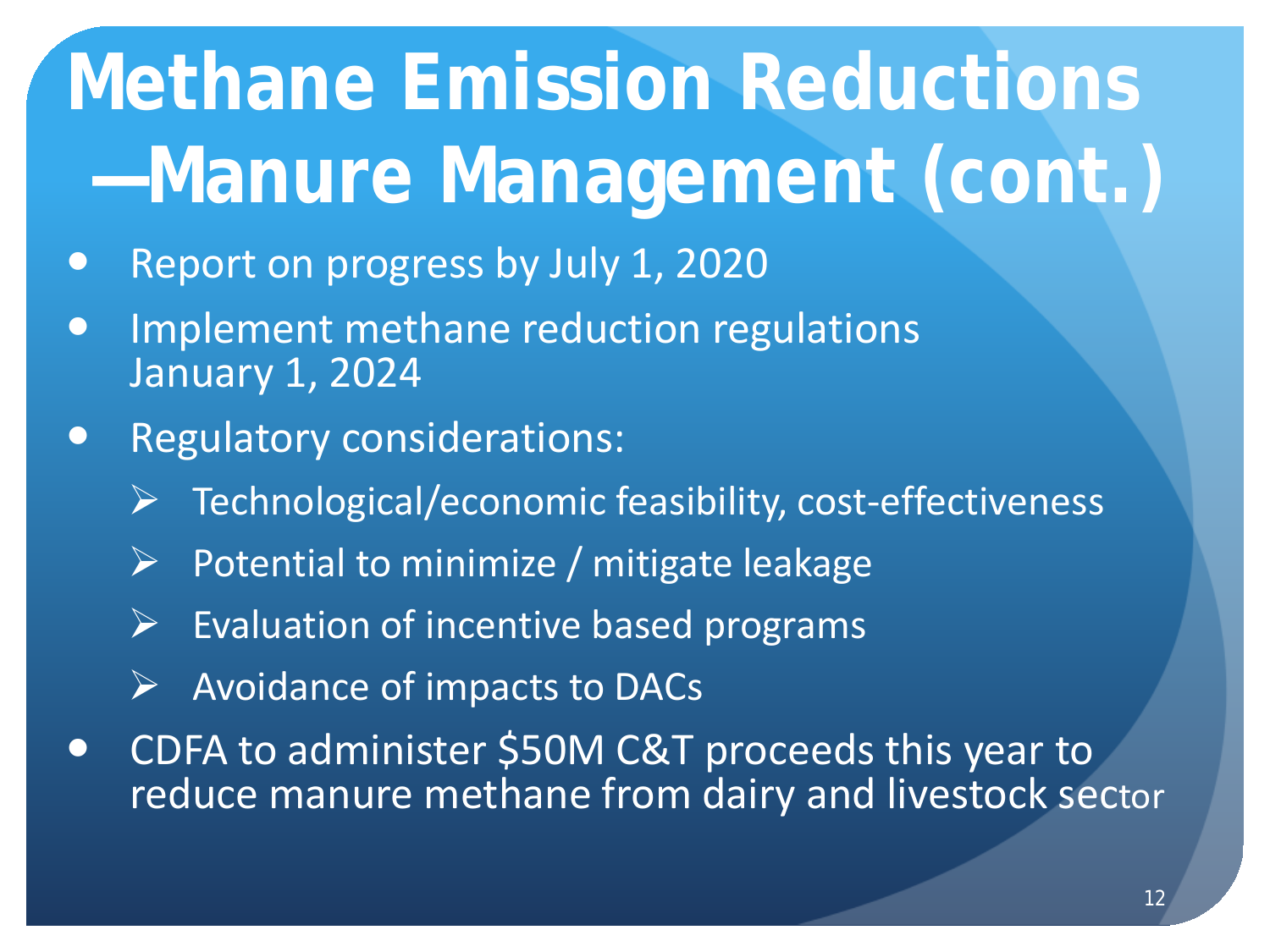# **Methane Emission Reductions —Enteric Fermentation**

- Near-term: Voluntary, incentive-based approaches until cost-effective and scientifically-proven reduction methods available
- **Assure reduction measures:** 
	- $\triangleright$  Pose no threat to animal welfare
	- $\triangleright$  Do not compromise human health, or consumer acceptance

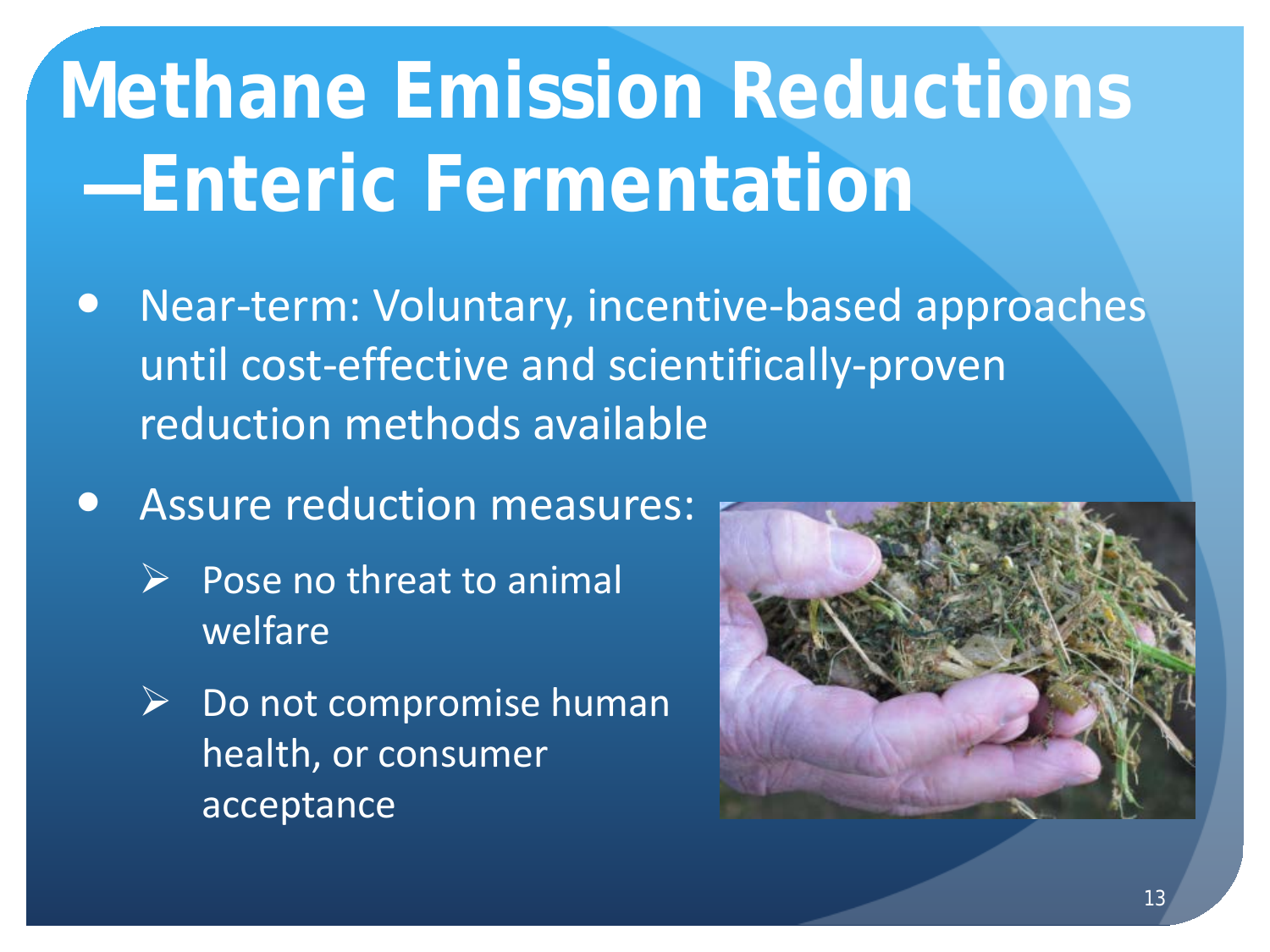## **Methane Emission Reductions —Landfills**

- CalRecycle develop organics diversion regulations by end of 2018:
	- $\triangleright$  50% diversion by 2020 from 2014 levels
	- 75% diversion by 2025 from 2014 levels
	- $\triangleright$  20% recovery of edible foods by 2025
- Progress report on meeting goals by July 1, 2020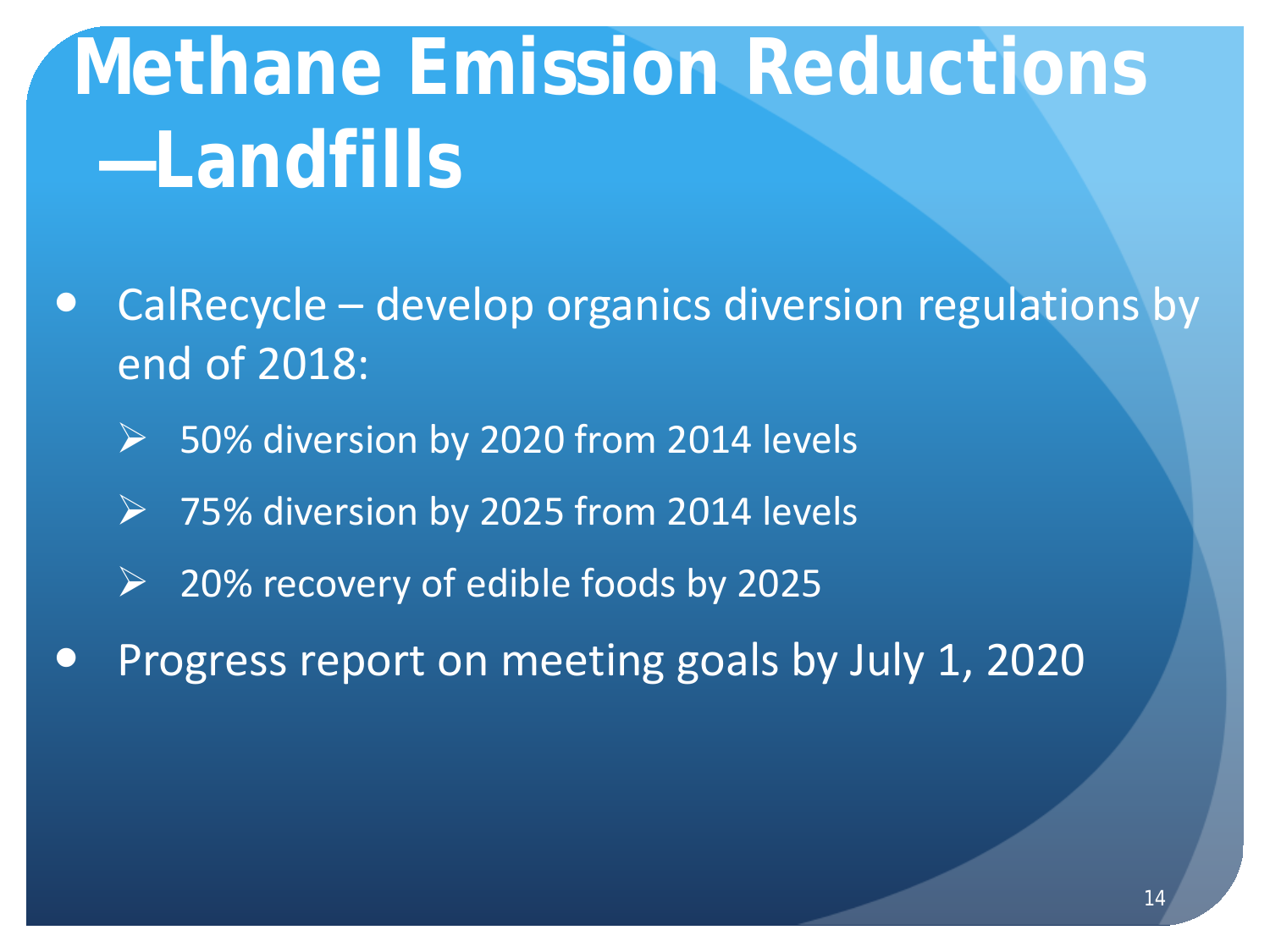### **Hydrofluorocarbon Measures**

- Kigali Global HFC phasedown agreement (Oct. 2016)
- ARB assessing impact on future State HFC reductions
- May propose additional measures to meet 40 percent target



- $\triangleright$  Incentivize early adoption of low-GWP refrigeration
- $\triangleright$  Restrict sales on new very-high GWP refrigerants
- $\triangleright$  Prohibit use of high-GWP refrigerants in new stationary equipment
- Energy efficiency the same or better than high-GWP HFCs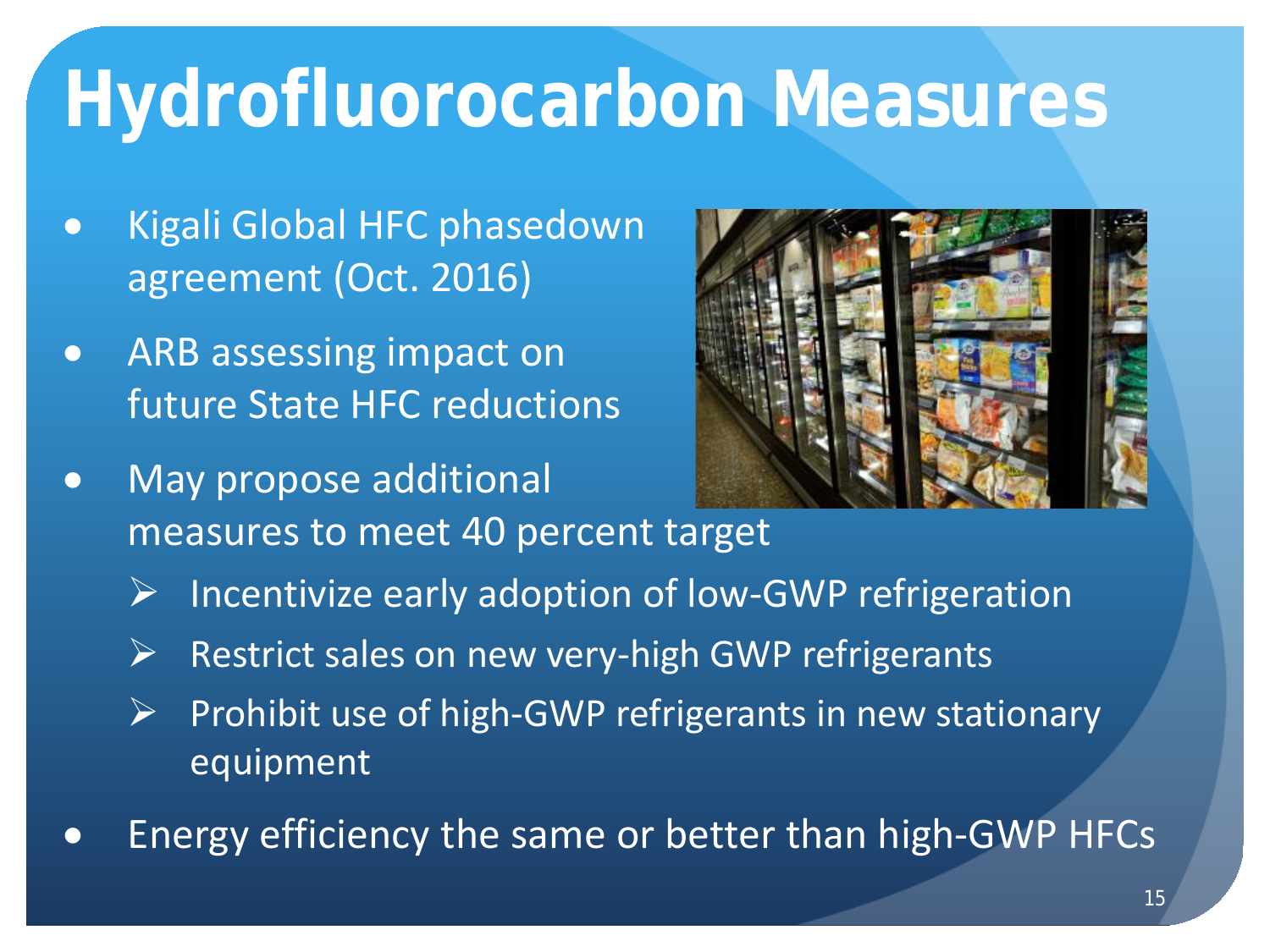#### **Black Carbon Measures**

- Significant health benefits already achieved
- Incentives to replace woodstoves
	- $\triangleright$   $\leq$  55M in Cap-and-Trade proceeds this fiscal year
	- $\triangleright$  ARB to administer program
	- $\triangleright$  Build on existing local air district programs, where possible
- Additional reductions from other planning activities to meet AQ and GHG goals
	- $\triangleright$  State Implementation Plans, Mobile Source Strategy
	- $\triangleright$  2017 Scoping Plan Update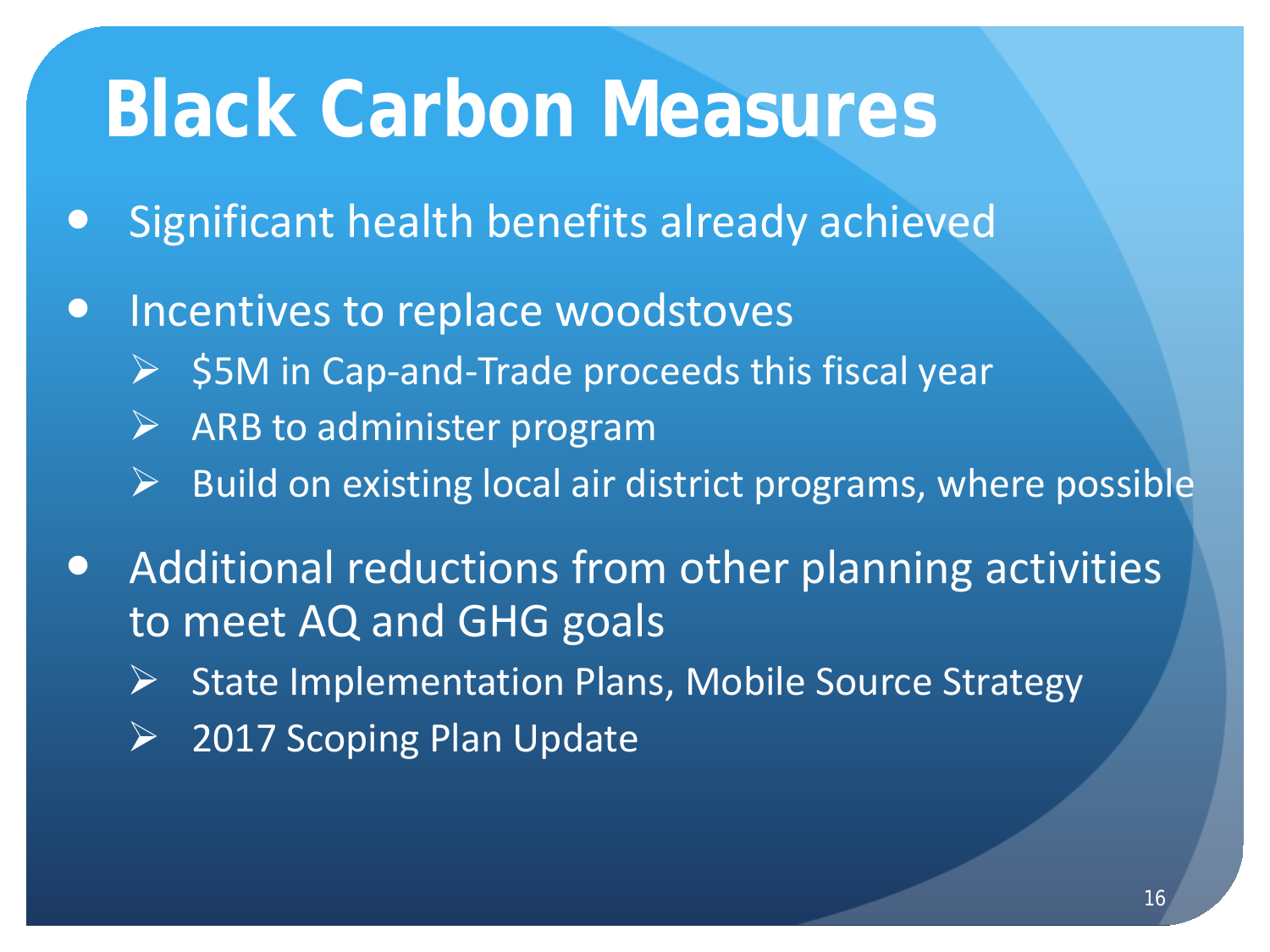#### **Forests**

- Wildfires largest source of black carbon
- Increasing in frequency and severity
- Public heath and climate change impacts
- More research needed (radiative forcing, forest management practices)
- Continue multiagency work to:
	- $\triangleright$  Complete the Forest Carbon Plan
	- $\triangleright$  Identify and fund research on radiative forcing, BC impacts of forest management practices
- Planning woody-waste summits (summer 2017)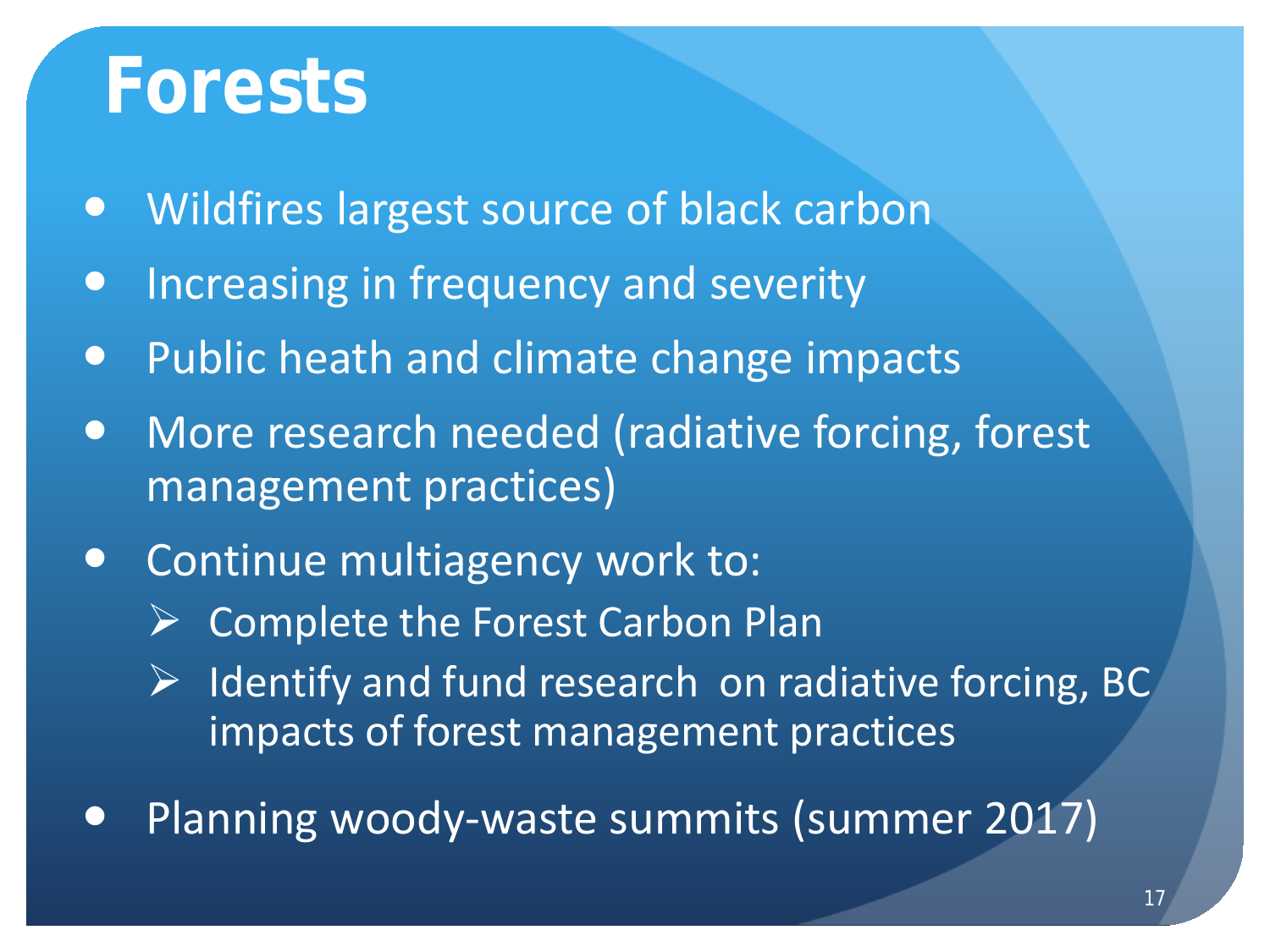#### **Environmental Analysis**

- Revised Draft Environmental Analysis (EA) completed
	- $\triangleright$  Potentially significant indirect impacts found for some resource areas
- Released for public comment
	- $\triangleright$  November 26, 2016 January 17, 2017
- ARB prepared the Final EA and written responses to comments received on the Revised Draft EA
	- $\triangleright$  Released in March 2017